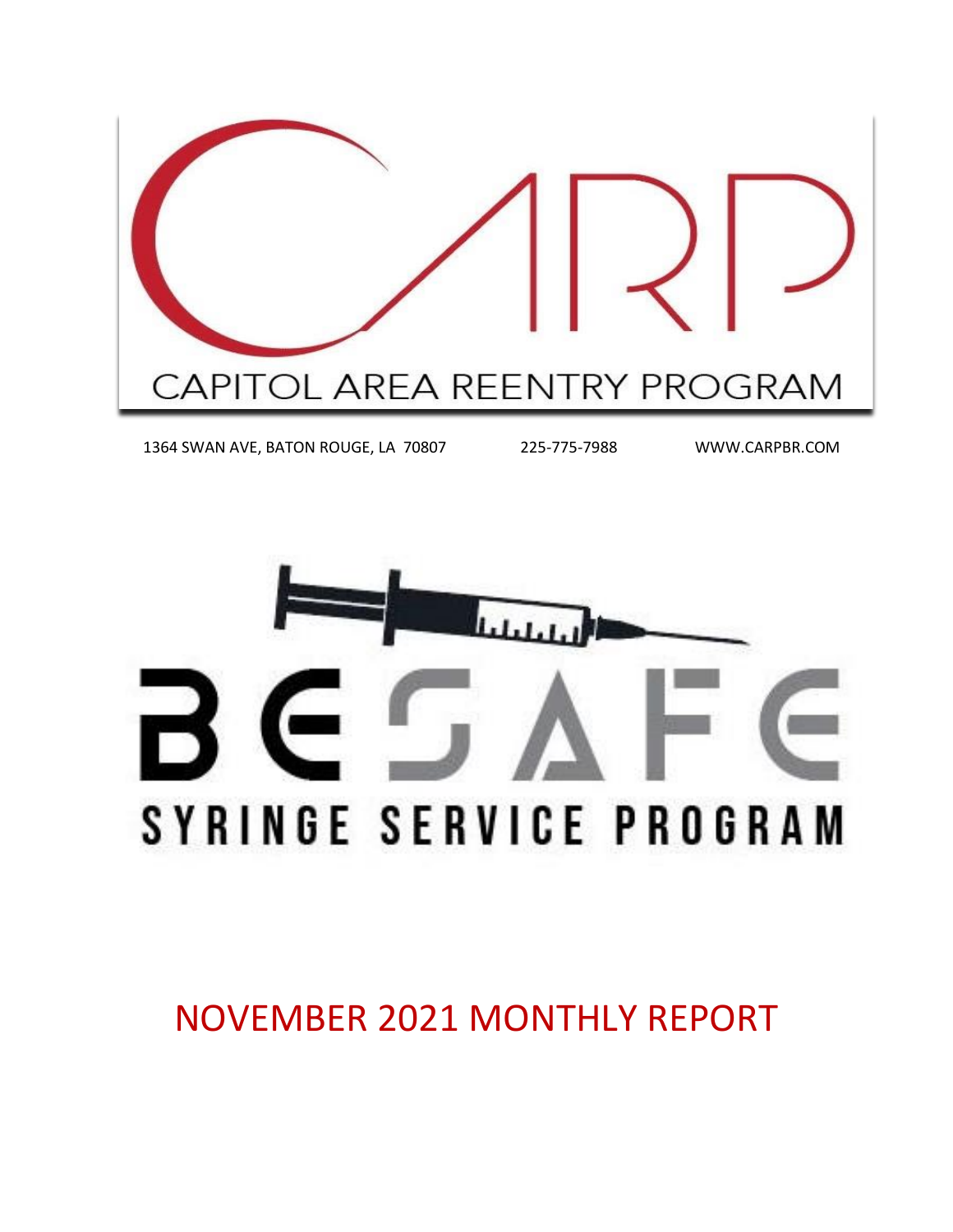

#### NOVEMBER 2021





Male: 440 18-35: 430 White: 761 MALE FEMALE GENDER



Gate Keepers: 137



| Male:   | 440 | $18-35:$ | 430 | White:    | 761            |
|---------|-----|----------|-----|-----------|----------------|
| Female: | 491 | $36-60:$ | 463 | Black:    | 148            |
|         |     | $61+$ :  | 38  | Asian:    | 5 <sup>5</sup> |
|         |     |          |     | Hispanic: | 17             |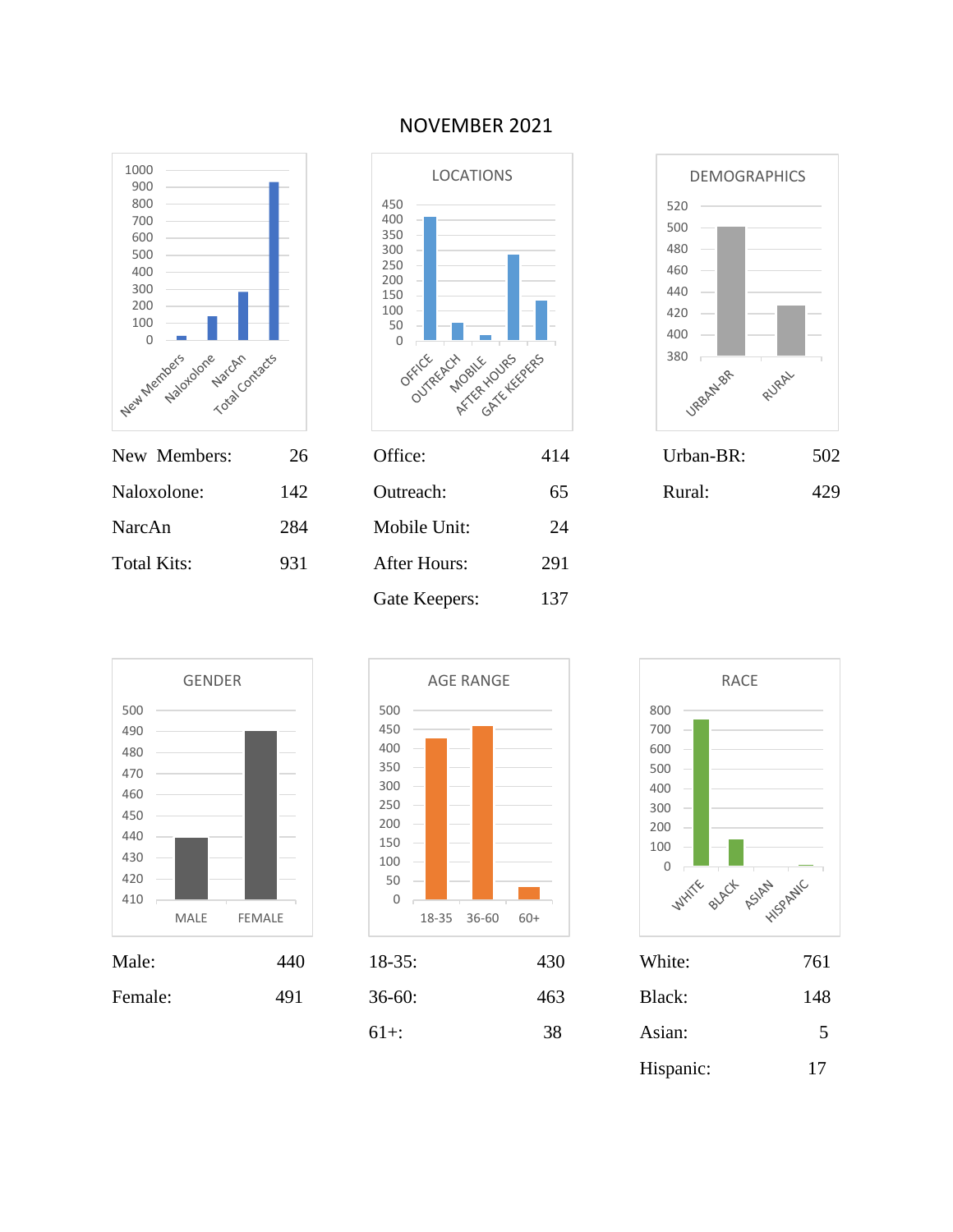#### **\*Charts Shows Program Members**

#### **Program Members**

**Total | 931** Males | 491 Female | 491 Black | 148 White | 761 Hispanic | 17 Asian  $| 5$ Ages 18-35 | 430 Ages 36-60 | 463 Ages 61 and Over | 38

### **Geographical Area**

Urban & Suburban | 502 Rural | 429

#### Breakdown by City:

| Abbeville-    | Addis-1                        | Alfords-      | Aline-2           |
|---------------|--------------------------------|---------------|-------------------|
| Baker-28      | Bayou Goula-1                  | Beuche-1      | Baton Rouge-509   |
| Brusly-       | Central-28                     | Clinton-13    | Denham Springs-64 |
| Erwinville-1  | French Settlement- 1 Geismar-2 |               | $Glynn-3$         |
| Gonzales-26   | Hammond-2                      | Hester-       | Holden-4          |
| Jackson-5     | Jarreau-9                      | Kentwood-     | Killian-          |
| Lafayette-1   | Lake Charles-1                 | Livingston-20 | Livonia-12        |
| Maurepas-1    | Monroe-                        | New Roads-    | Norwood-          |
| Oscar-        | Pine Grove-                    | Plaquemine-9  | Ponchatoula-      |
| Port Allen-13 | Prairieville-23                | Ramah-2       | Rosedale-1        |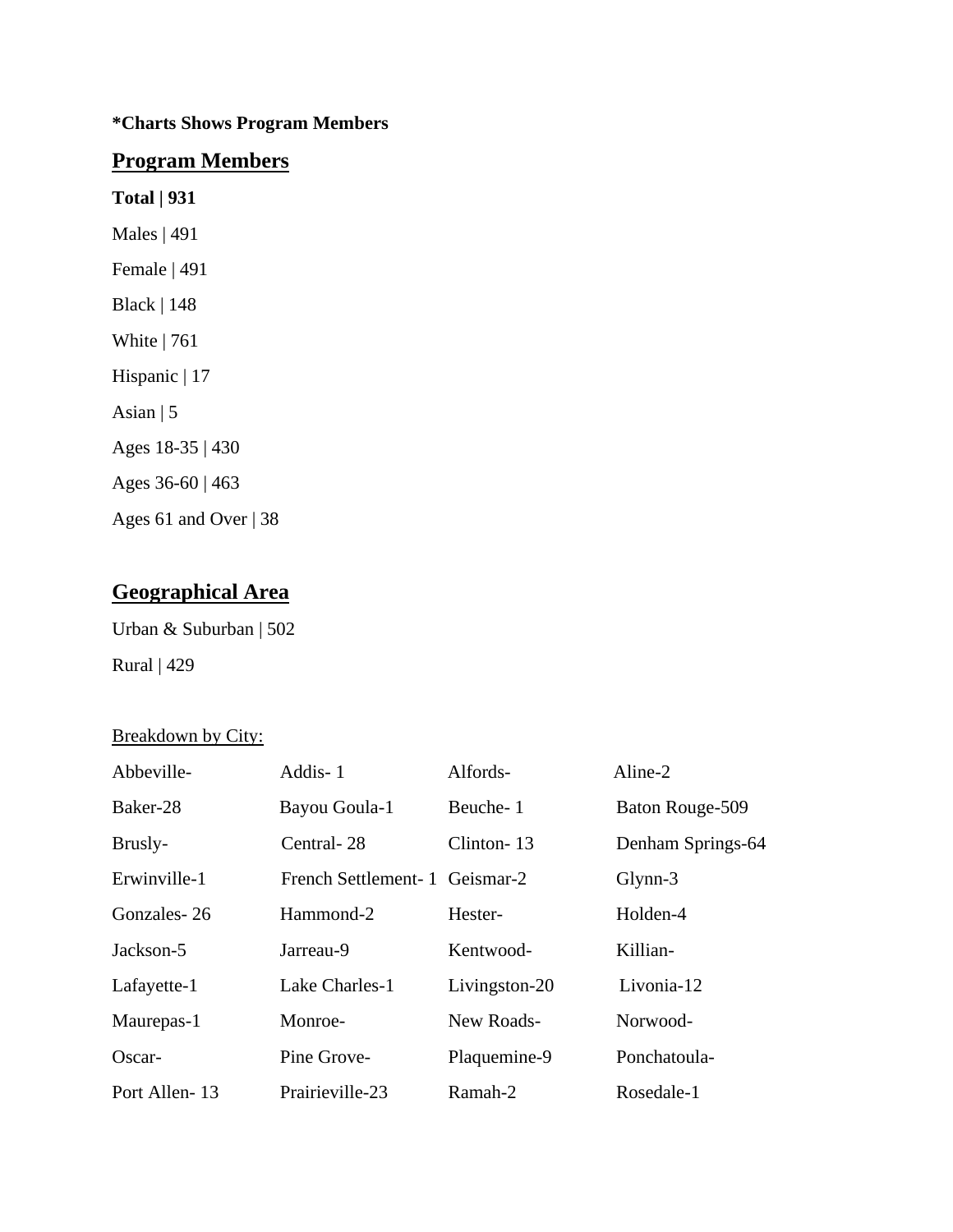| Slaughter-11              | Sorrento-    | Springfield-1 | St Amant-32 |
|---------------------------|--------------|---------------|-------------|
| St Francesville-1         | St Gabriel-2 | Torbert-2     | Varnado-    |
| Ventress-2                | Wakefield-1  | Walker-18     | Watson-23   |
| <b>White Castle-</b>      | Zachary-54   |               |             |
| Illinois-                 | Michigan-    | Mississippi-  | Ohio-       |
|                           |              |               |             |
| Baton Rouge by Zip Codes: |              |               |             |
| 70801-                    | 70802-24     | 70803-        | 70804-      |
| 70805-78                  | 70806-29     | 70807-11      | 70808-24    |
| 70809-54                  | 70810-37     | 70811-12      | 70812-11    |
| 70813-                    | 70814-11     | 70815-21      | 70816-134   |
| 70817-17                  | 70818-41     | 70819-2       | 70820-3     |
| 70822-                    | 70826-       | 70837-        | 70874-      |
| 70891-                    |              |               |             |

# **\*New Members**

Total | 26

# **Kits Distributed**

Office | 414 After Hour | 291 Mobile | 24 Outreach | 65 Gate Keeper | 137

# **Narcan Distributed**

Nasal | 284 Injectable | 142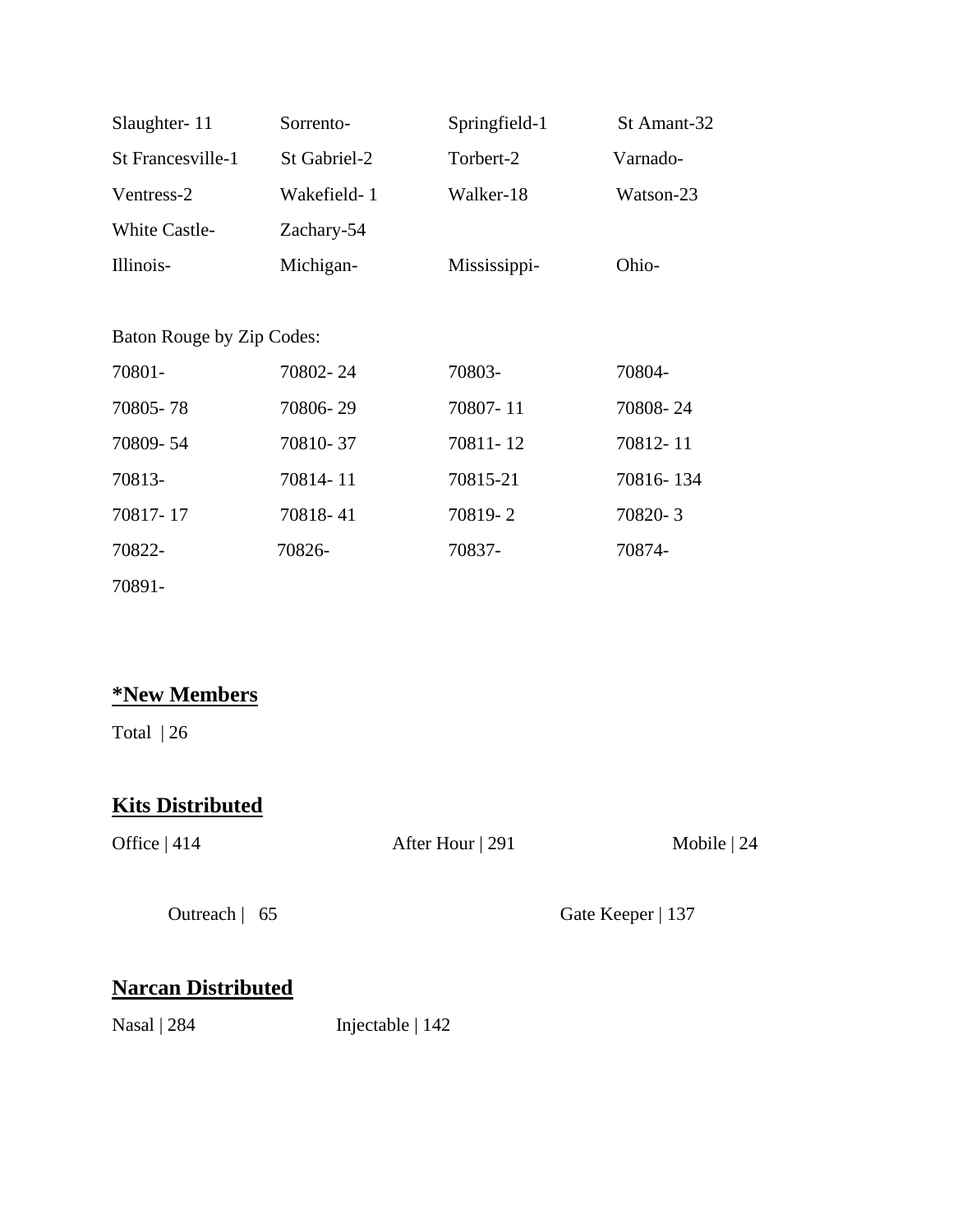# **WCK (wound care kits)**

3

# **PHK (personal hygiene kits)**

0

# **Condoms Distributed in Field**

1990

|                          | November 2020 | <b>November 2021</b> |
|--------------------------|---------------|----------------------|
| <b>Total Members</b>     | 987           | 931                  |
| <b>Total New Members</b> | 17            | 26                   |
| <b>Total Urban</b>       | 534           | 502                  |
| <b>Total Rural</b>       | 453           | 429                  |
| <b>Total Female</b>      | 478           | 491                  |
| <b>Total Male</b>        | 509           | 440                  |
| <b>Total Black</b>       | 137           | 148                  |
| <b>Total White</b>       | 837           | 761                  |
| <b>Total Hispanic</b>    | 11            | 17                   |
| <b>Total Asian</b>       | 3             | 5                    |
| Total Age 18-35          | 431           | 430                  |
| Total Age 36-60          | 534           | 463                  |
| Total Age 61+            | 21            | 38                   |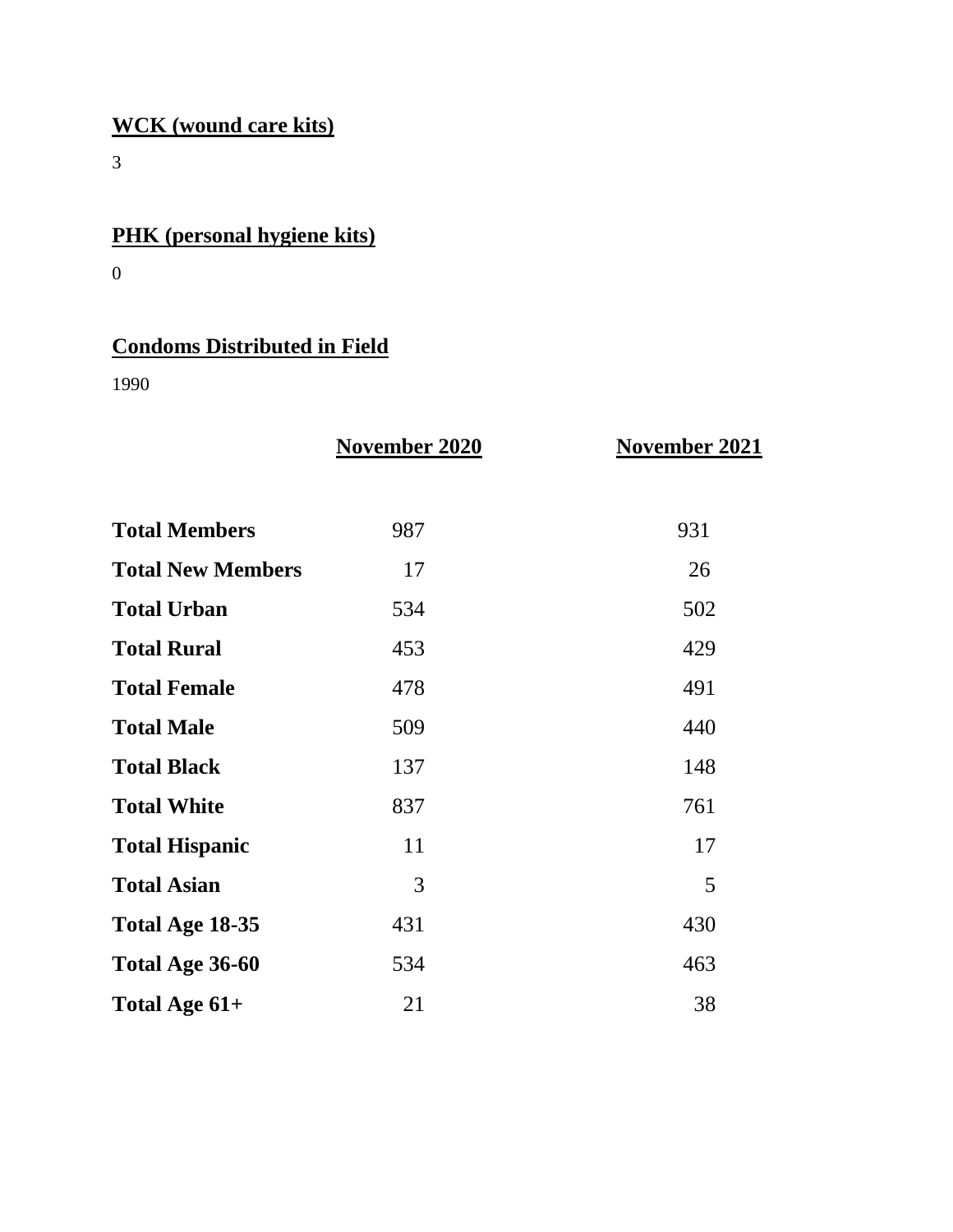### **Intake Forms**

### **23 collected for a total of 306**

**Gender Identity Sexual Identity**

| Male         | 153 | Straight/Heterosexual | 262 |
|--------------|-----|-----------------------|-----|
| Female       | 146 | <b>Bisexual</b>       | 23  |
| Non-Binary   | 3   | Gay/Lesbian           | 12  |
| Not Answered | 3   | Other                 | 6   |
|              |     | Not Answered          |     |

| White               | 250 |
|---------------------|-----|
| Black/AA            | 20  |
| Other               | 12  |
| Asian               |     |
| Hispanic/Latinx     |     |
| <b>Not Answered</b> | 5   |

# **Housing**

| White    | 250 | Stable Housing (rent/own) | 191 |
|----------|-----|---------------------------|-----|
| Black/AA | 20  | Family/Friends            | 68  |
| Other    | 12  | Homeless/Shelter          | 44  |
| Asian    | 4   | <b>Not Answered</b>       |     |

| Medicaid/Medicare     | 186 | N <sub>0</sub>      | 187 |
|-----------------------|-----|---------------------|-----|
| None                  | 57  | Yes                 | 99  |
| Private               | 23  | <b>Not Answered</b> | 9   |
| <b>Not Answered</b>   | 18  |                     |     |
| <b>Parents Policy</b> |     |                     |     |

### **Health Insurance Been arrested with Paraphernalia**

| No           | 187 |
|--------------|-----|
| Yes          | 99  |
| Not Answered |     |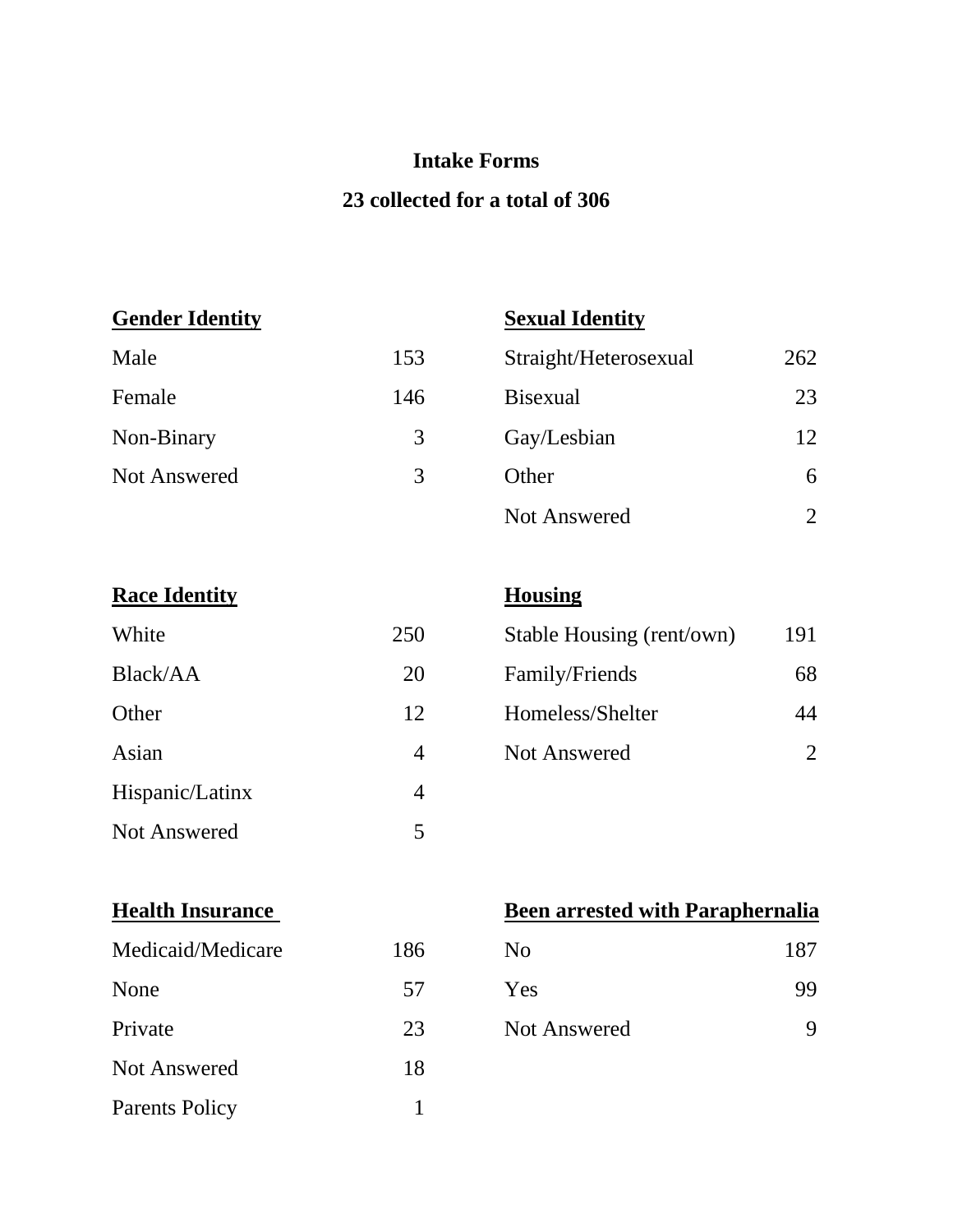| # of people you supply syringes |     | # of NarcAn supplied to others |  |
|---------------------------------|-----|--------------------------------|--|
| Just Me                         | 173 | Just Me                        |  |
| $2$ to 5                        | 101 | $2$ to 5                       |  |
| $6$ to 9                        | 19  | <b>Not Answered</b>            |  |
| $10+$                           | 6   | $10+$                          |  |
| <b>Not Answered</b>             |     | $6$ to 9                       |  |

| # of people you supply syringes |     | # of NarcAn supplied to others |     |  |
|---------------------------------|-----|--------------------------------|-----|--|
| Just Me                         | 173 | Just Me                        | 143 |  |
| 2 to 5                          | 101 | 2 to 5                         | 112 |  |
| $6$ to 9                        | 19  | <b>Not Answered</b>            | 20  |  |
| $10+$                           | 6   | $10+$                          | 14  |  |
| <b>Not Answered</b>             | 3   | $6$ to 9                       | 14  |  |

| # of times NarcAn used on self |     |
|--------------------------------|-----|
| Never                          | 165 |
| $1$ to 5                       | 117 |
| 6 to 10                        | 20  |
| <b>Not Answered</b>            | 10  |
|                                |     |

| # of times NarcAn used on self |     | # of times NarcAn used on others |     |
|--------------------------------|-----|----------------------------------|-----|
| Never                          | 165 | 1 to 5                           | 137 |
| 1 to $5$                       | 117 | <b>Never</b>                     | 104 |
| 6 to 10                        | 20  | 6 to 10                          | 49  |
| <b>Not Answered</b>            | 10  | Not Answered                     | 12  |
|                                |     | $11+$                            | 3   |

|  |  | <b>Types of Drugs Injected</b> |  |
|--|--|--------------------------------|--|
|--|--|--------------------------------|--|

# **Other drugs used**

| Heroin              | 146 |
|---------------------|-----|
| All of the above    | 105 |
| Meth/Speed          | 34  |
| Other               | 8   |
| Cocaine             | 5   |
| <b>Not Answered</b> | 6   |

| Heroin           | 146 | Not Answered              | 169 |
|------------------|-----|---------------------------|-----|
| All of the above | 105 | <b>Prescription Pills</b> | 68  |
| Meth/Speed       | 34  | Combination               | 36  |
| Other            | 8   | Suboxone/Subutex          | 32  |
| Cocaine          |     | Hormones                  |     |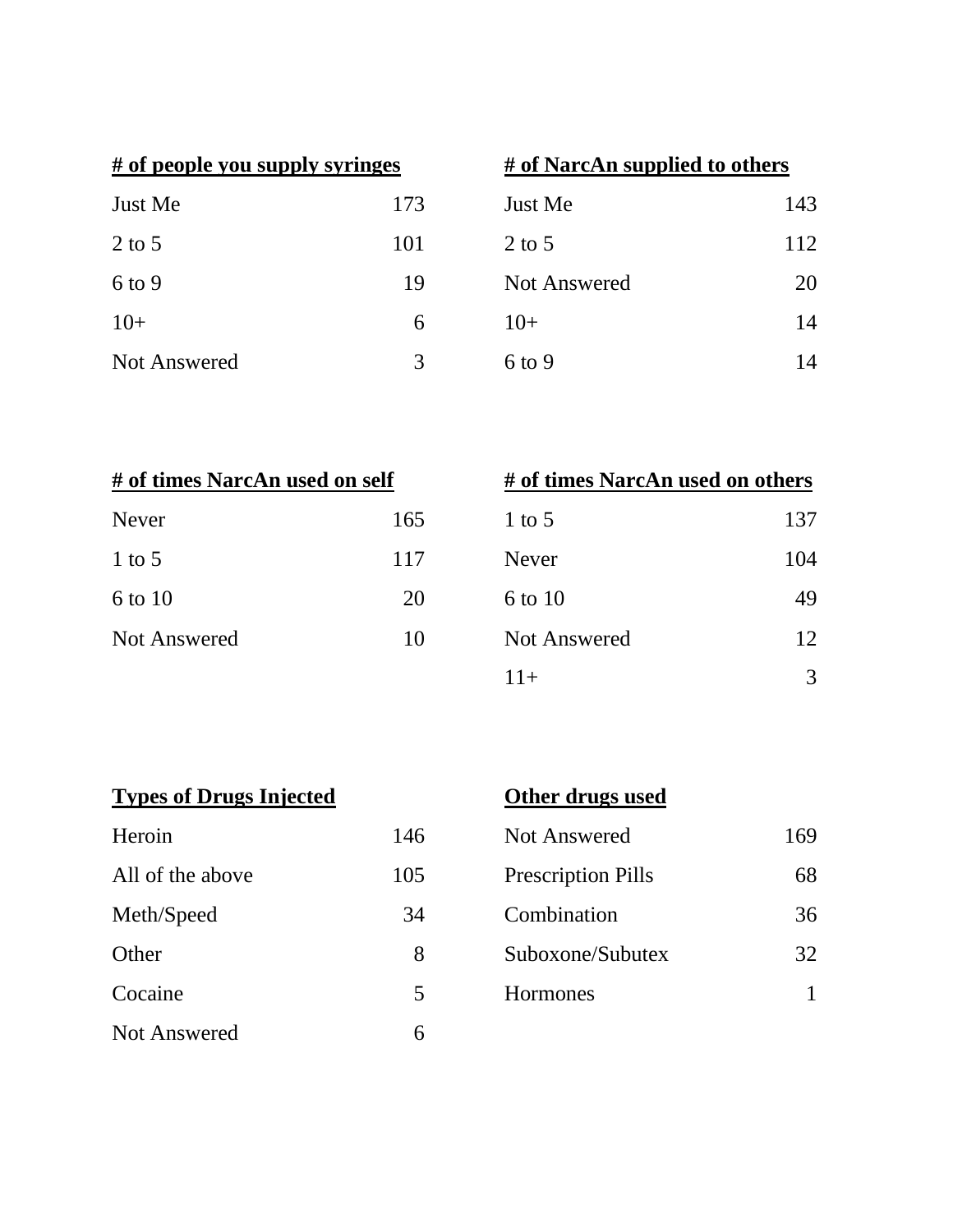| $3$ to 4     | 126 |
|--------------|-----|
| 1 to 2       | 71  |
| $5$ to 6     | 68  |
| $7+$         | 30  |
| Not answered | 10  |

### **# of times you inject a day # of syringes you use weekly**

| 126 | 11 to 20     | 91 |
|-----|--------------|----|
| 71  | 6 to 10      | 87 |
| 68  | $21+$        | 59 |
| 30  | $1$ to 5     | 60 |
| 10  | Not Answered | 8  |
|     |              |    |

| Injury                  | 120            | Weekly              | 63             |
|-------------------------|----------------|---------------------|----------------|
| Not Answered            | 74             | <b>First Time</b>   | 76             |
| Friends                 | 47             | Often               | 43             |
| Pills                   | 39             | <b>Not Answered</b> | 41             |
| Family                  | 10             | Monthly             | 28             |
| Curious                 | 5              | Bi-monthly          | 24             |
| Depression              | 3              | Not Often           | 12             |
| <b>Emotional Stress</b> | $\overline{2}$ | Daily               | 6              |
| Fatigue                 | $\mathbf{1}$   | Bi-weekly           | $\overline{4}$ |
| Prison                  | $\mathbf{1}$   | <b>Second Time</b>  | 5              |
| Disease                 | $\overline{2}$ |                     |                |

# **How did you start? How often do you frequent us?**

|       | Weekly              | 63 |
|-------|---------------------|----|
|       | <b>First Time</b>   | 76 |
| Often |                     | 43 |
|       | <b>Not Answered</b> | 41 |
|       | Monthly             | 28 |
|       | Bi-monthly          | 24 |
|       | Not Often           | 12 |
| Daily |                     | 6  |
|       | Bi-weekly           | 4  |
|       | <b>Second Time</b>  | 5  |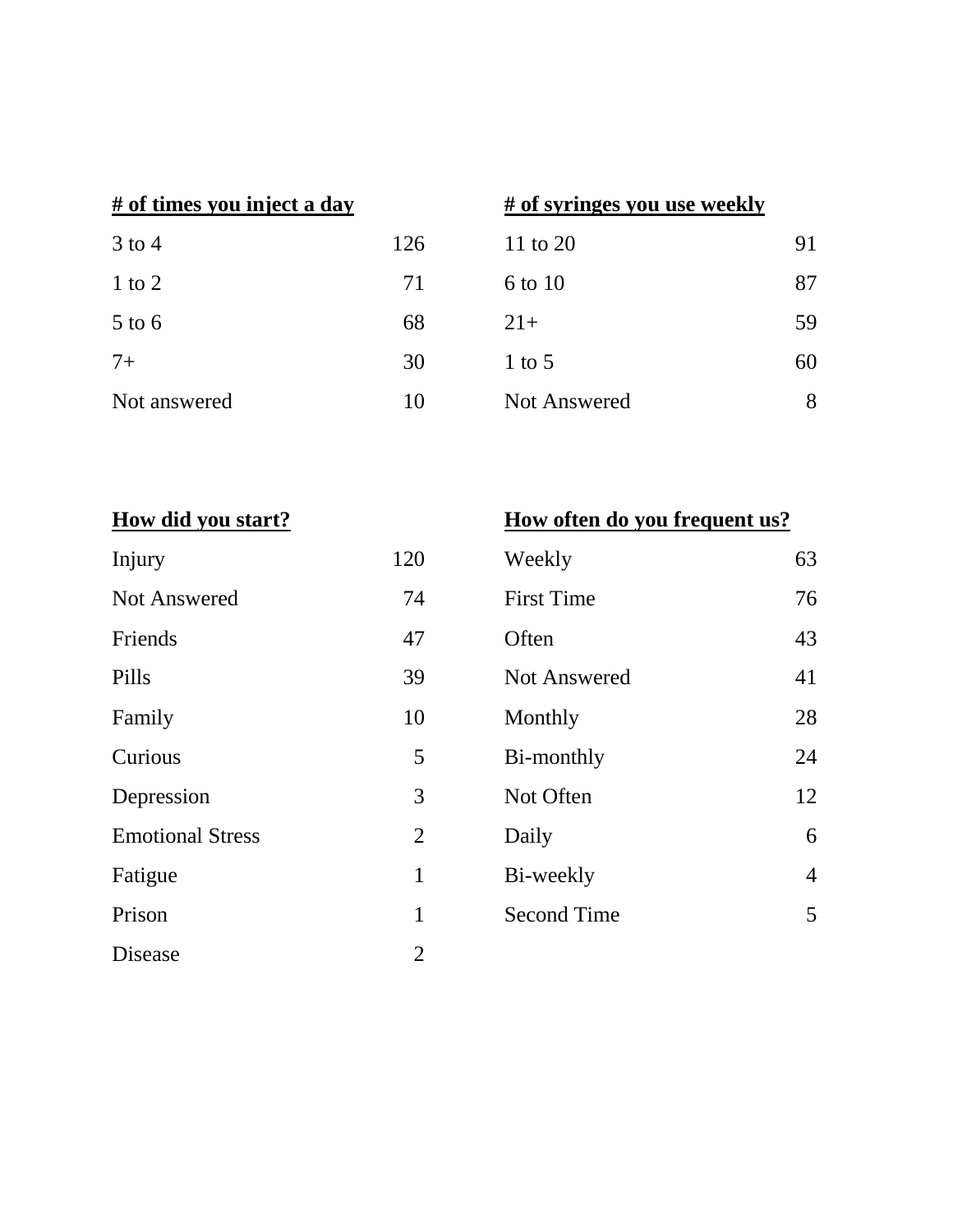| How often do you share syringes |     | Age when you began using |     |
|---------------------------------|-----|--------------------------|-----|
| Never                           | 213 | 18 to 35                 | 144 |
| Rarely $(25%)$                  | 64  | <b>Not Answered</b>      | 67  |
| Sometimes (50%)                 | 12  | 17<                      | 58  |
| Not Answered                    | 9   | 36 to 60                 | 36  |
| Often $(75%)$                   | 6   |                          |     |

### **Age when you began using**

| 18 to 35            | 144 |
|---------------------|-----|
| <b>Not Answered</b> | 67  |
| 17<                 | 58  |
| 36 to 60            | 36  |

| How did you hear about us? |     | Plans to stop using? |     |
|----------------------------|-----|----------------------|-----|
| Friends                    | 214 | Yes                  | 216 |
| Internet                   | 38  | N <sub>o</sub>       | 65  |
| <b>Not Answered</b>        | 26  | <b>Not Answered</b>  | 24  |
| <b>Streets</b>             | 9   |                      |     |
| <b>Staff/Partners</b>      | 7   |                      |     |
| Family                     | 10  |                      |     |
| Walk in                    |     |                      |     |

### **Plans to stop using?**

| 4 | Yes          | 216 |
|---|--------------|-----|
| 8 | No           | 65  |
| 6 | Not Answered | 9Δ  |

| <b>Not Answered</b> | 173 | Yes          | 253    |
|---------------------|-----|--------------|--------|
| No                  | 95  | No           | 52     |
| Yes                 | 37  | Not Answered | $10\,$ |

# **Do you want help to stop? Do you have support system?**

| Yes            | 253 |
|----------------|-----|
| N <sub>0</sub> | 52  |
| Not Answered   | 10  |